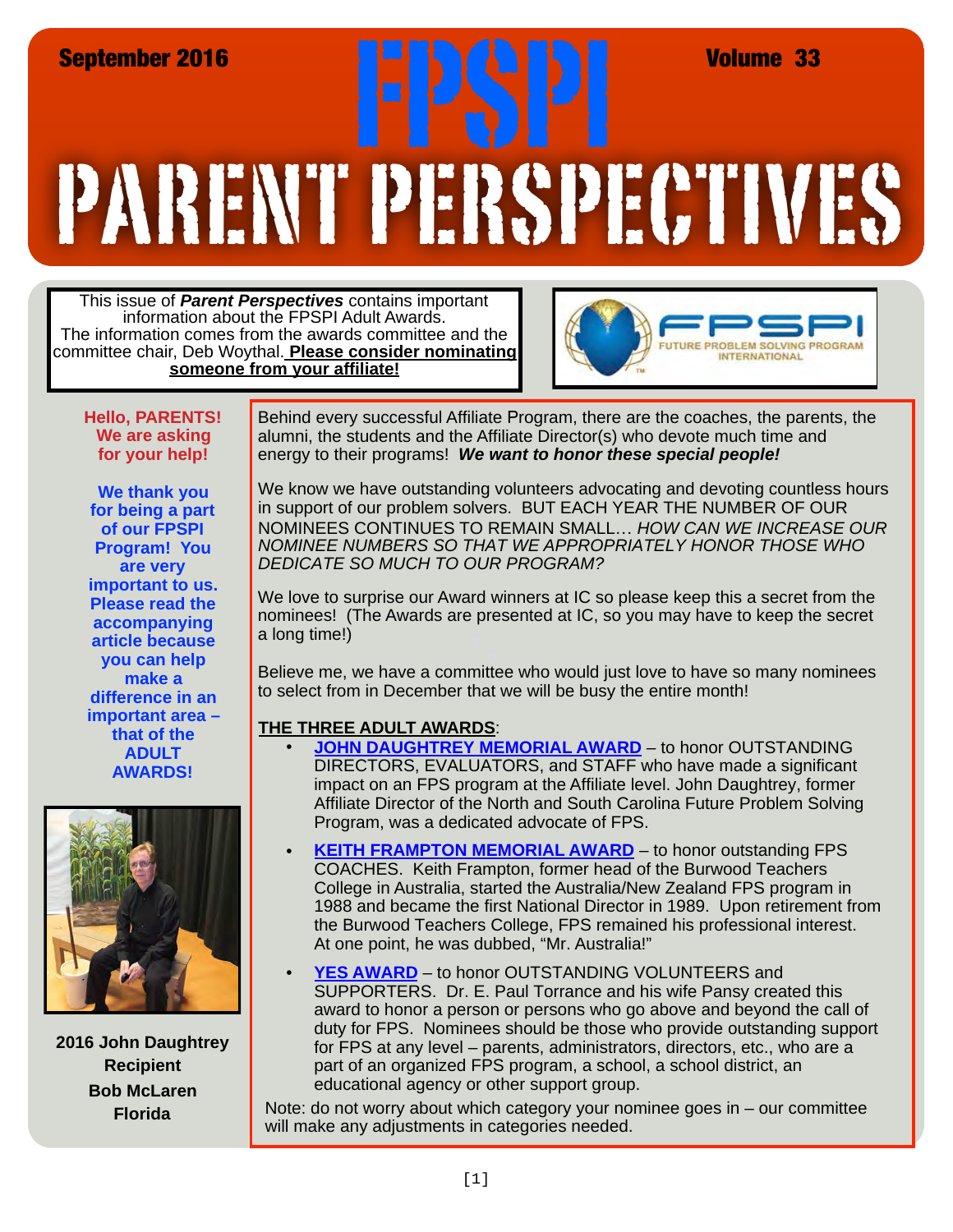## **SOME POSSIBLE IDEAS THAT MAY HELP PROMPT YOUR THINKING:**

- List 3 (suggested number only) names of adults in your Affiliate, in each of the categories listed above, who support your Affiliate program. Then seek out volunteers who know the prospective nominee's dedication and ask two volunteers to each write a nomore- than 500-word essay on a nominee's contributions to the Program. (If you are one of the two writers, then you'd only have to find one other writer!)
- Ask your Affiliate Director to ADVERTISE the three awards on the Affiliate webpage or… in handouts at a Parent/Teacher meeting or… send copies via email to everyone on the Affiliate list (an email blast!) or… list in the Affiliate newsletter, or…
- Consider sending out hard copies with the first two practice Future Scenes or evaluated booklets
- Include hard copies of the nomination forms in the Affiliate newsletter.
- Consider sending hard copies to school administrators, and/or other teachers involved with the program.
- Talk it over with other parents to get nomination suggestions. Collaborate!
- Put nomination information and links on the Affiliate website and Facebook pages.
- One of the problems with the smaller number of nominations received each year MAY be the timing of the due date, early December, a busy time in Affiliates. So that's why we hope this "reminder" in September may help. You can send in your nominations PRIOR to the due date. We'd love to get the nominations in September or October or November!
- Any other ideas please let us know! We are trying very hard to find a better way.



**2015 John Daughtrey Recipient Ivete Azevedo Portugal**



**2015 John Daughtrey Recipient Irene LaBella Connecticut**





**2016 YES Recipient Lisa Quintana Texas**



**2016 Keith Frampton Recipients Debb Fleming & Sandra Strom Texas**

"Alone we can do so little; but together we can do so much!" ~ Helen Keller~